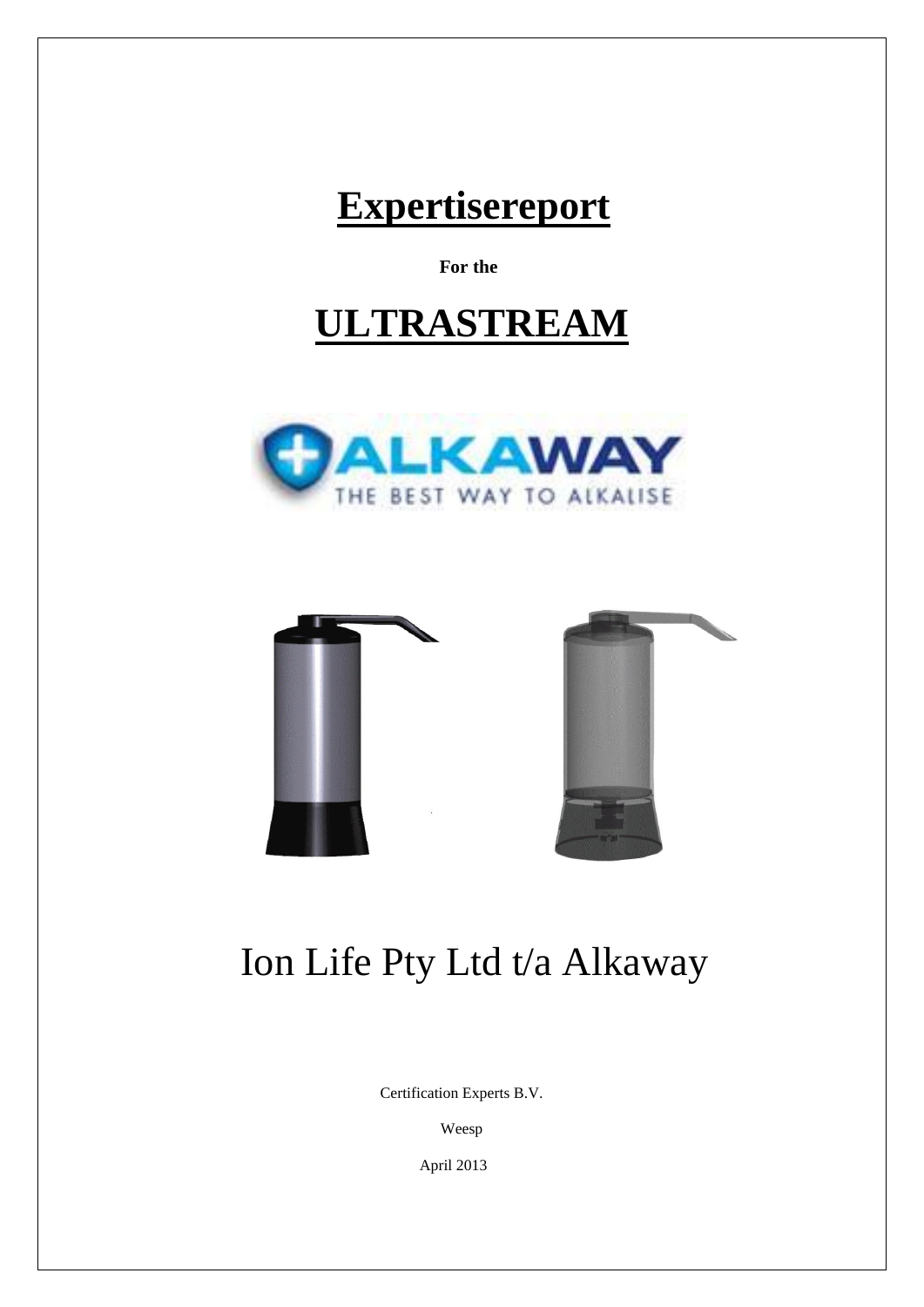

Expertise report

### **SANS PREJUDICE**

| Place and date  | Weesp, 25 April 2013                                |
|-----------------|-----------------------------------------------------|
| Compiled by     | Ms. F. Soltani                                      |
|                 | Technical and Legal Certification Department        |
| Investigated by | Ms. F. Soltani                                      |
|                 | <b>Technical and Legal Certification Department</b> |
| Verified by     | Mr. D. Rubio Borrajo                                |
|                 | <b>Technical and Legal Certification Expert</b>     |
| By request of   | Mr. Ian Hamilton Mg Dir                             |
| Company         | Ion Life Pty Ltd t/a Alkaway                        |
|                 | Unit 1/24 Brigantine St<br><b>Byron Bay</b>         |
|                 | <b>NSW 2481</b>                                     |
|                 | Australia                                           |
| Subject         | UltraStream                                         |
| Pages           | 20                                                  |
| Annex           | $\overline{2}$                                      |
| Task date       | April, 2013                                         |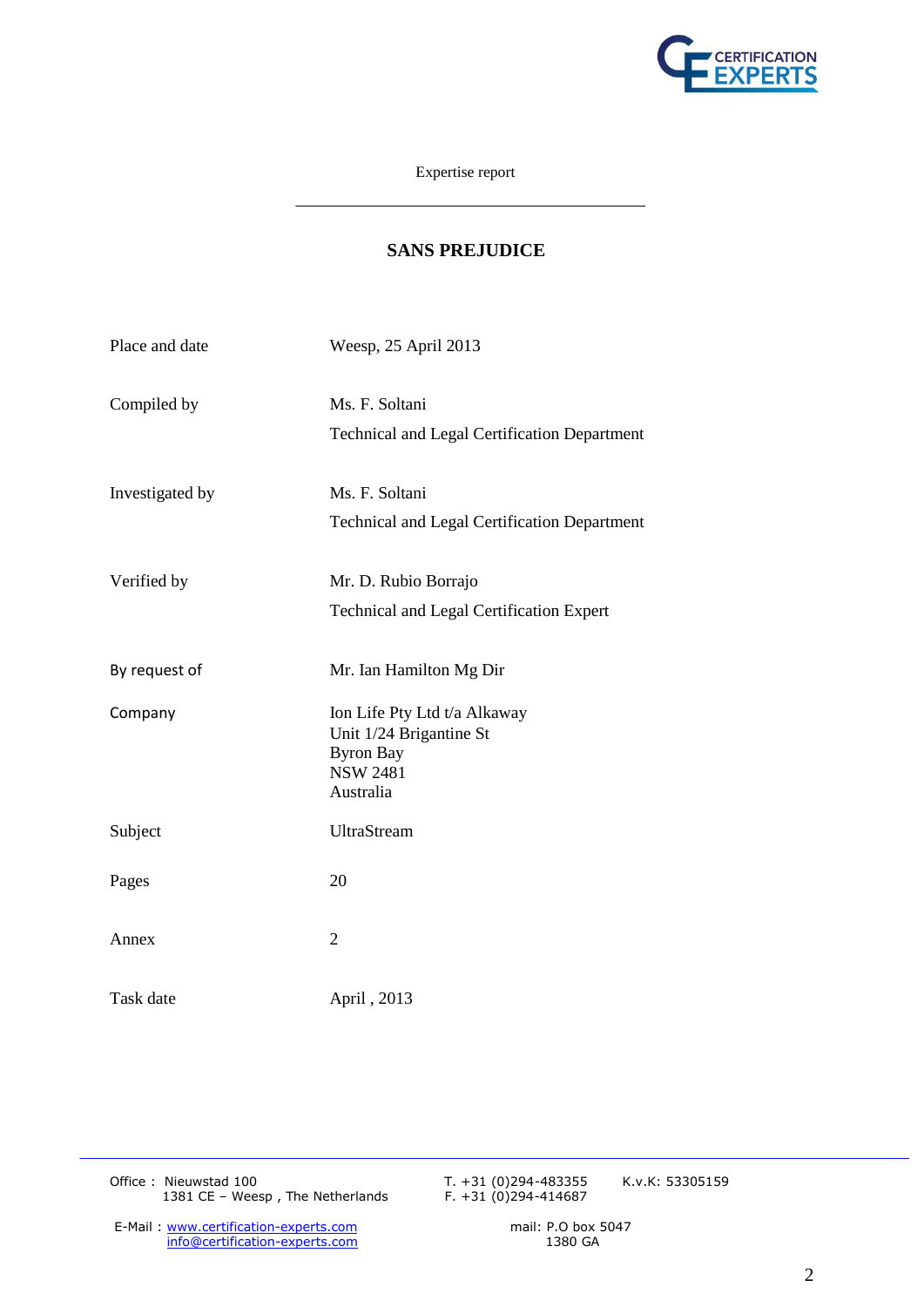

### **SUMMARY**

The Technical and Legal certification company Certification Experts B.V. has been commissioned by Ion Life Pty Ltd t/a Alkaway. to carry out applicable test to the UltraStream, to determine if this product is compliance with the essential requirements out of the Drinking Water Directive (DWD) 98/83/EC, the Regulation (EC) 1935/2004 Materials and articles intended to come into contact with foodstuffs, the General Product Safety Directive (GPSD) 2001/95/EC and other applicable European legislation and standards.

The sample is, in accordance to article 1 subsection 2 of the regulation (EC) 1935/2004 a commodity because it is intended and foreseen to come into contact with foodstuff.

There have been two tests performed on the water of the UltraStream. The first test was performed on the extract taken immediately after commissioning of the appliance. The second test was performed on the extract that was taken after 5 minutes flushing of the appliance.

Both of the extracts meet the limit values for the migration of metals according to the Drinking Water Directive (DWD) 98/83/EC and current World Health Organization recommendations.

Results given in this report refer only to the samples and documentation submitted for analysis and tested by Certification Experts B.V. Comments are for guidance only. Certification Experts B.V. cannot be held responsible if the production is not of the same quality or composition as the delivered samples or the delivered information is incorrect.

Office : Nieuwstad 100 T. +31 (0)294-483355 K.v.K: 53305159 1381 CE – Weesp , The Netherlands F. +31 (0)294-414687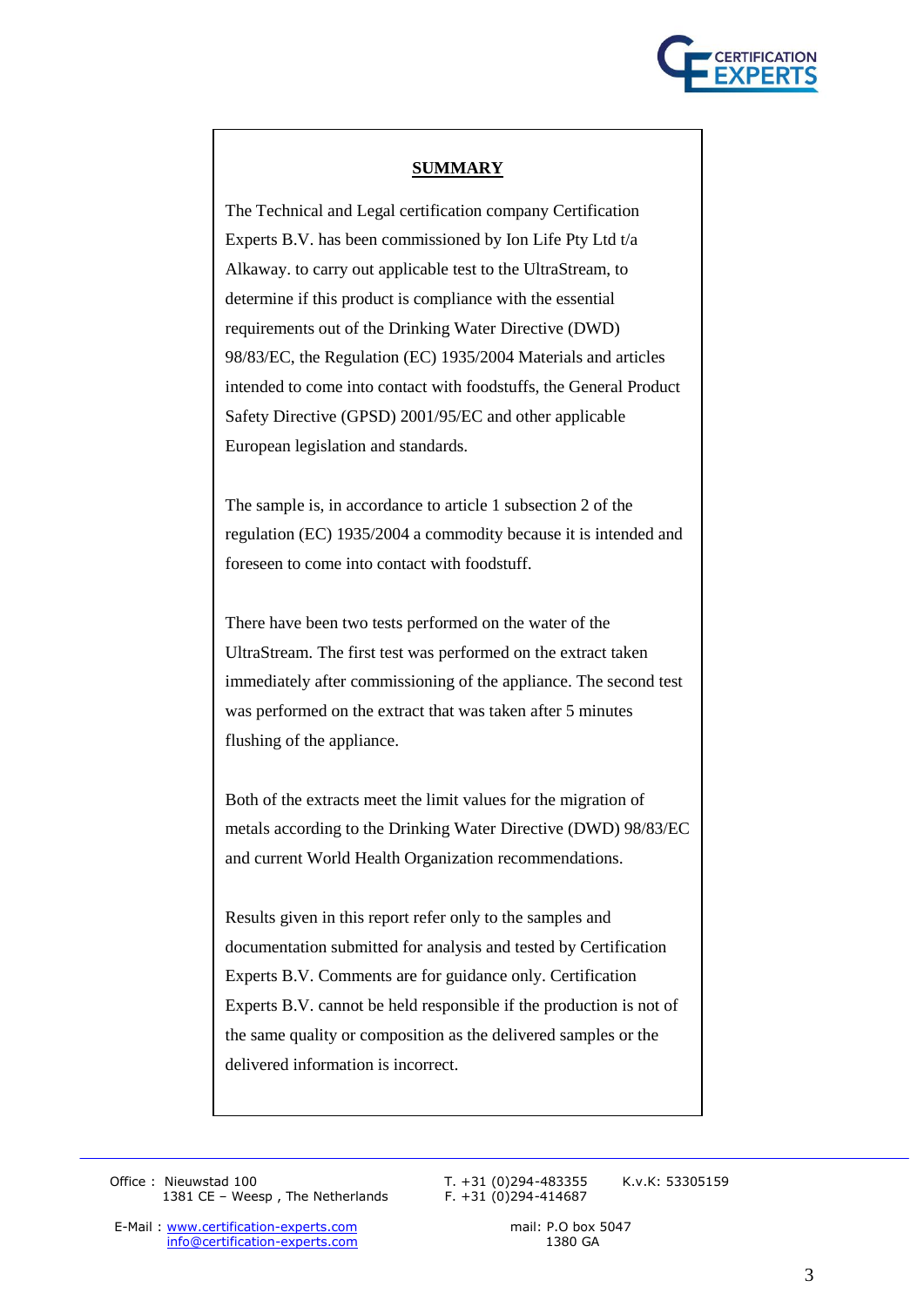

# **Table of Contents**

## **Inhoud**

|    | 1.1 |  |
|----|-----|--|
|    | 1.2 |  |
| 2. | 1.3 |  |
|    | 2.1 |  |
|    | 2.2 |  |
|    | 3.1 |  |
|    | 5.1 |  |
|    | 5.2 |  |
|    |     |  |

T. +31 (0)294-483355<br>F. +31 (0)294-414687

K.v.K: 53305159

E-Mail: www.certification-experts.com info@certification-experts.com mail: P.O box 5047 1380 GA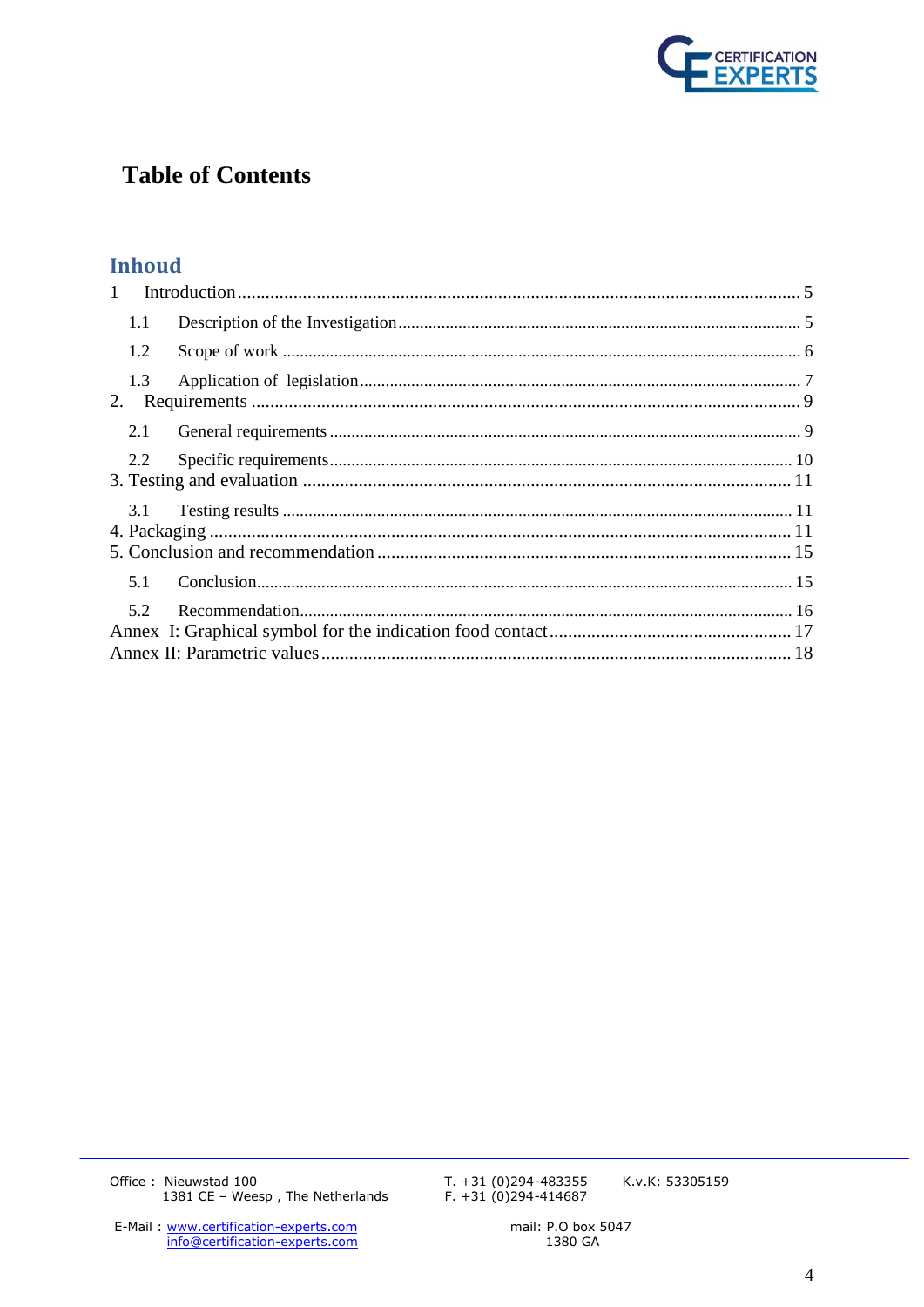

### <span id="page-4-0"></span>**1 Introduction**

### <span id="page-4-1"></span>*1.1 Description of the Investigation*

The technical and legal certification company Certification Experts B.V. has been commissioned by Ion Life Pty Ltd t/a Alkaway to carry out a safety evaluation on the Ultrastream to see if the Ultrastream is in compliance with the essential requirements out of the applicable European Legislation. The investigation was based on practical testing. Test samples the UltraStream have been provided by Ion Life Pty Ltd t/a Alkaway and have been received in good order by Certification Experts B.V.

The safety evaluation has occurred in compliance with the essential requirements of Drinking Water Directive (DWD) 98/83/EC, the Regulation (EC) 1935/2004 Materials and articles intended to come into contact with foodstuffs, the General Product Safety Directive (GPSD) 2001/95/EC and other applicable European legislation and standards.

The investigation only relates to the samples and information that were provided by Ion Life Pty Ltd t/a Alkaway and was received by Certification Experts B.V. Certification Experts B.V. therefore cannot be held responsible nor guarantee that the production will be of the same quality as the received samples.

### **Name of the product**

**UltraStream**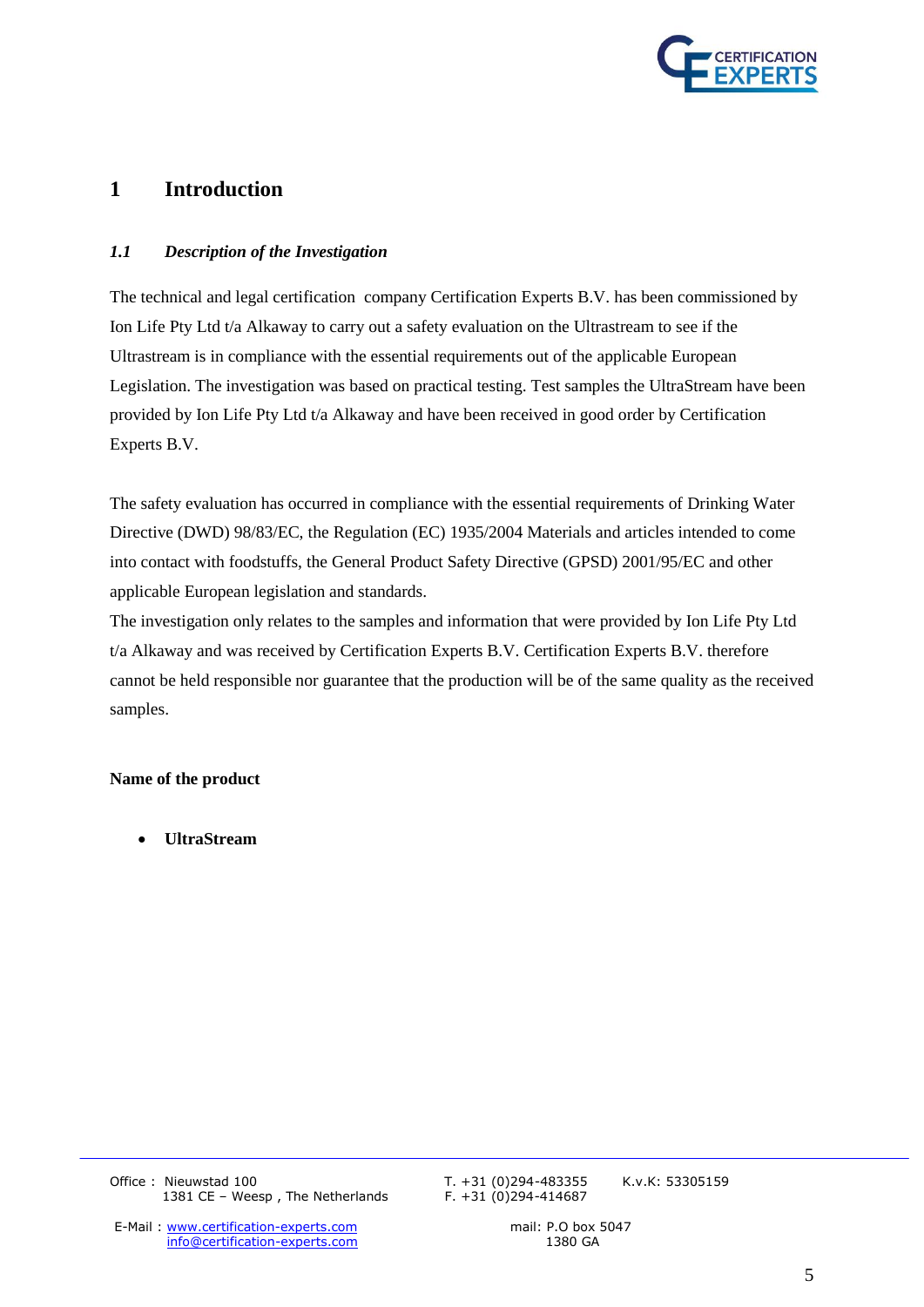

### <span id="page-5-0"></span>*1.2 Scope of work*

The product investigation has been applied to the following item:

Ultrastream

**Type UltraStream**

**Manufacturer Ion Life Pty Ltd t/a Alkaway** 

The tests have been carried out on the UltraStream under the following test conditions:

- 1. Demineralised water, extract was taken immediately after commissioning of the appliance.
- 2. Demineralised water, extract was taken after 5 minutes flushing of the appliance.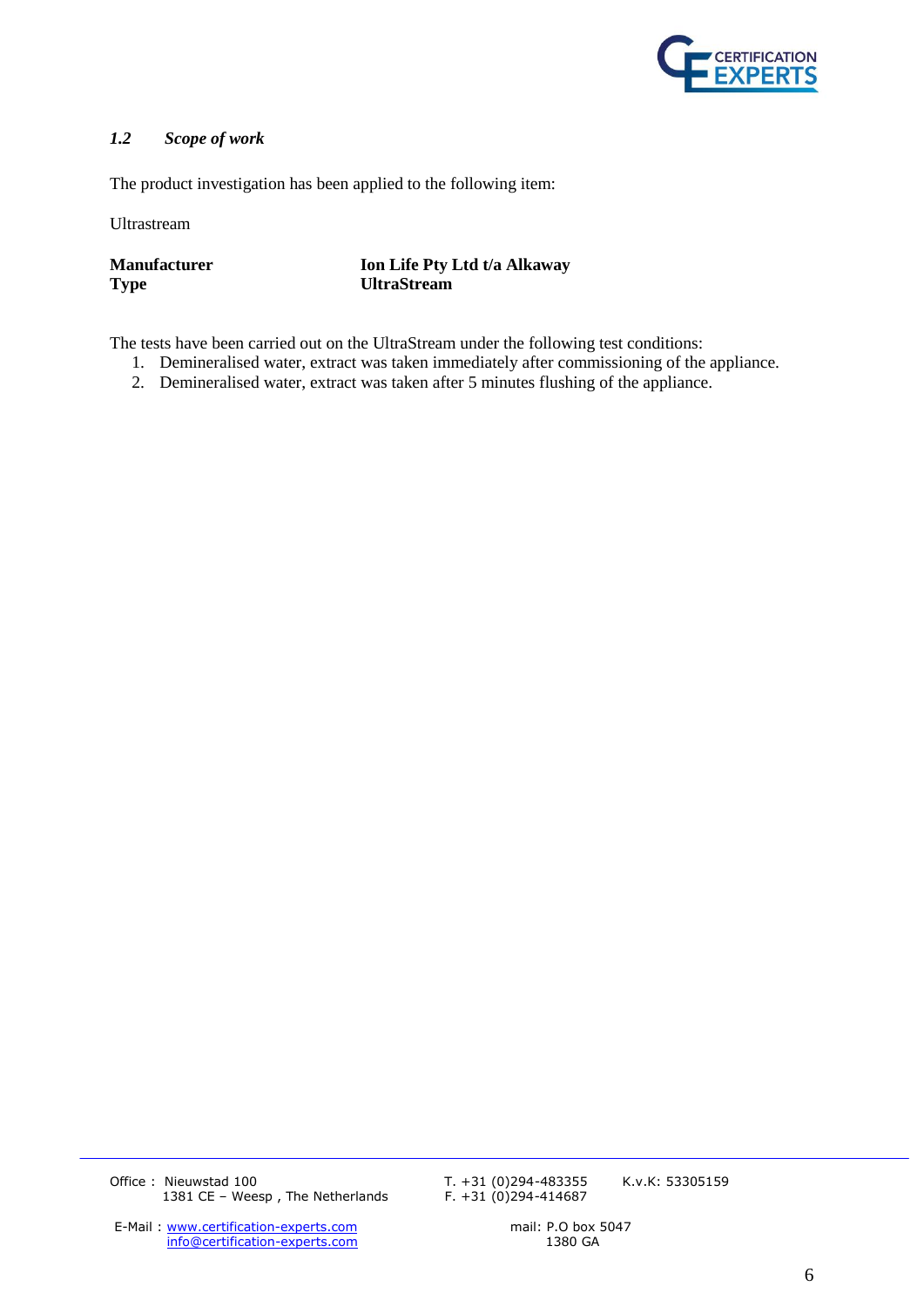

### <span id="page-6-0"></span>*1.3 Application of legislation*

### **Summary of the Drinking Water Directive (DWD) 98/83/EC**

The objective of the Drinking Water Directive is to protect the health of the consumers in the European Union and to make sure the water is wholesome and clean.

To make sure drinking water everywhere in the EU is healthy, clean and tasty, the Drinking Water Directive sets standards for the most common substances that can be found in drinking water. In the DWD a total of 48 microbiological and chemical parameters must be monitored and tested regularly.

### **Summary of the Regulation (EC) 1935/2004 Materials and articles intended to come into contact with foodstuffs**

The purpose of this Regulation is to ensure the effective functioning of the internal market in relation to the placing on the market in the Community of materials and articles intended to come into contact directly or indirectly with food, whilst providing the basis for securing a high level of protection of human health and the interests of consumers.

This Regulation shall apply to materials and articles, including active and intelligent food contact materials and articles, (hereinafter referred to as materials and articles) which in their finished state:

- a) are intended to be brought into contact with food
- b) are already in contact with food and were intended for that purpose
- c) can reasonably be expected to be brought into contact with food or to transfer their constituents to food under normal or foreseeable conditions of use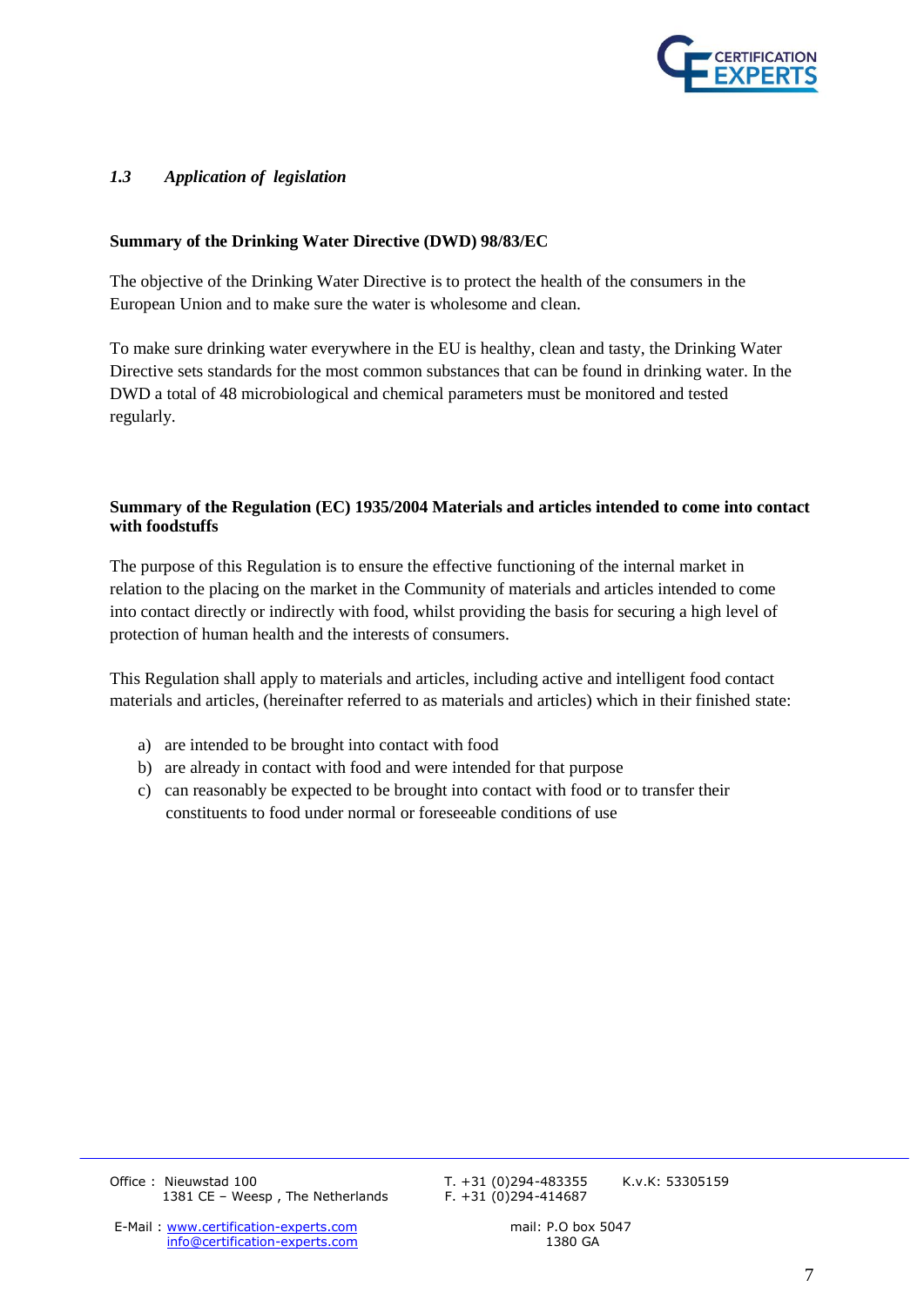

### **Summary of the General Product Safety Directive (GPSD) 2001/95/EC**

The purpose of this Directive is to ensure that products placed on the market are safe.

Where products are subject to specific safety requirements imposed by Community legislation, this Directive shall apply only to the aspects and risks or categories of risks not covered by those requirements.

The GPSD is intended to ensure a high level of product safety throughout the EU for consumer products that are not covered by specific [sector legislation](http://ec.europa.eu/consumers/safety/prod_legis/index_en.htm#sect) (e.g. toys, chemicals, cosmetics, machinery). The Directive also complements the provisions of sector legislation which do not cover certain matters, for instance in relation to producers' obligations and the authorities' powers and tasks.

The Directive provides a generic definition of a safe product. Products must comply with this definition. If there are no specific national rules, the safety of a product is assessed in accordance with:

- a) European standards,
- b) Community technical specifications,
- c) codes of good practice,
- d) the state of the art and the expectations of consumers.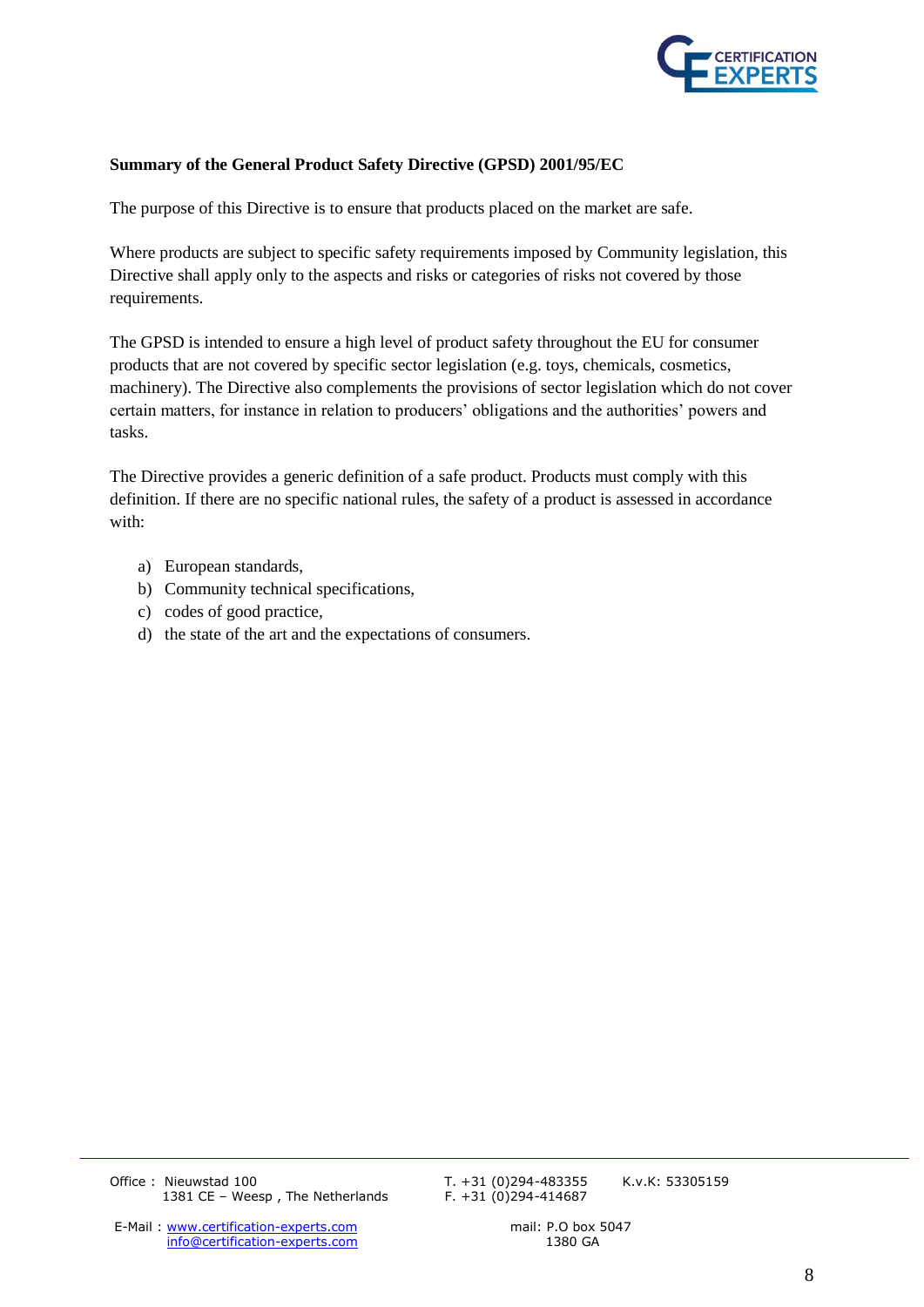

## <span id="page-8-0"></span>**2. Requirements**

### <span id="page-8-1"></span>*2.1 General requirements*

In Regulation (EC) 1935/2004 Materials and articles intended to come into contact with foodstuffs the general and specific requirements for the UltraStream are set out.

Ion Life Pty Ltd t/a Alkaway must ensure that the water of the UltraStream is free from any micro-organisms and parasites and from any substances which, in numbers or concentrations, constitute a potential danger to human health. Ion Life Pty Ltd t/a Alkaway must include a documentation which states that the UltraStream does not contain any of these substances.

Ion Life Pty Ltd t/a Alkaway must make sure that the materials and articles of the UltraStream shall be manufactured in compliance with good manufacturing practice so that, under normal or foreseeable conditions of use, the UltraStream will not endanger the human health.

Further the labelling, advertising and presentation of the UltraStream shall not mislead the consumers.

The quality standards for drinking water have been set out in the Drinking Water Directive. In Annex II of this report you will find these quality standards. These requirements include certain maximum migration values which are determined as essential for the safety and quality of the water and product. These maximum values are shown in Annex II of this report.

Certification Experts B.V. has tested all relevant migration values for the UltraStream. The results of these tests can be found in Chapter III of this report and must be included into the file of Ion Life Pty Ltd t/a Alkaway in order to ensure compliance with related European regulation.

Ion Life Pty Ltd t/a Alkaway shall take all measures necessary to ensure that regular monitoring of the quality of water intended for human consumption is carried out, in order to check that the water available to consumers meets the requirements of the Drinking Water Directive 98/83/EG and in particular the parametric values set in accordance with Annex II of this Report. Samples should be taken so that they are representative of the quality of the water consumed throughout the year. In addition, Ion Life Pty Ltd t/a Alkaway shall take all measures necessary to ensure that, where disinfection forms part of the preparation or distribution of water intended for human consumption, the efficiency of the disinfection treatment applied is verified, and that any contamination from disinfection by-products is kept as low as possible without compromising the disinfection.

Office : Nieuwstad 100 T. +31 (0)294-483355 K.v.K: 53305159 1381 CE – Weesp, The Netherlands F. +31 (0)294-414687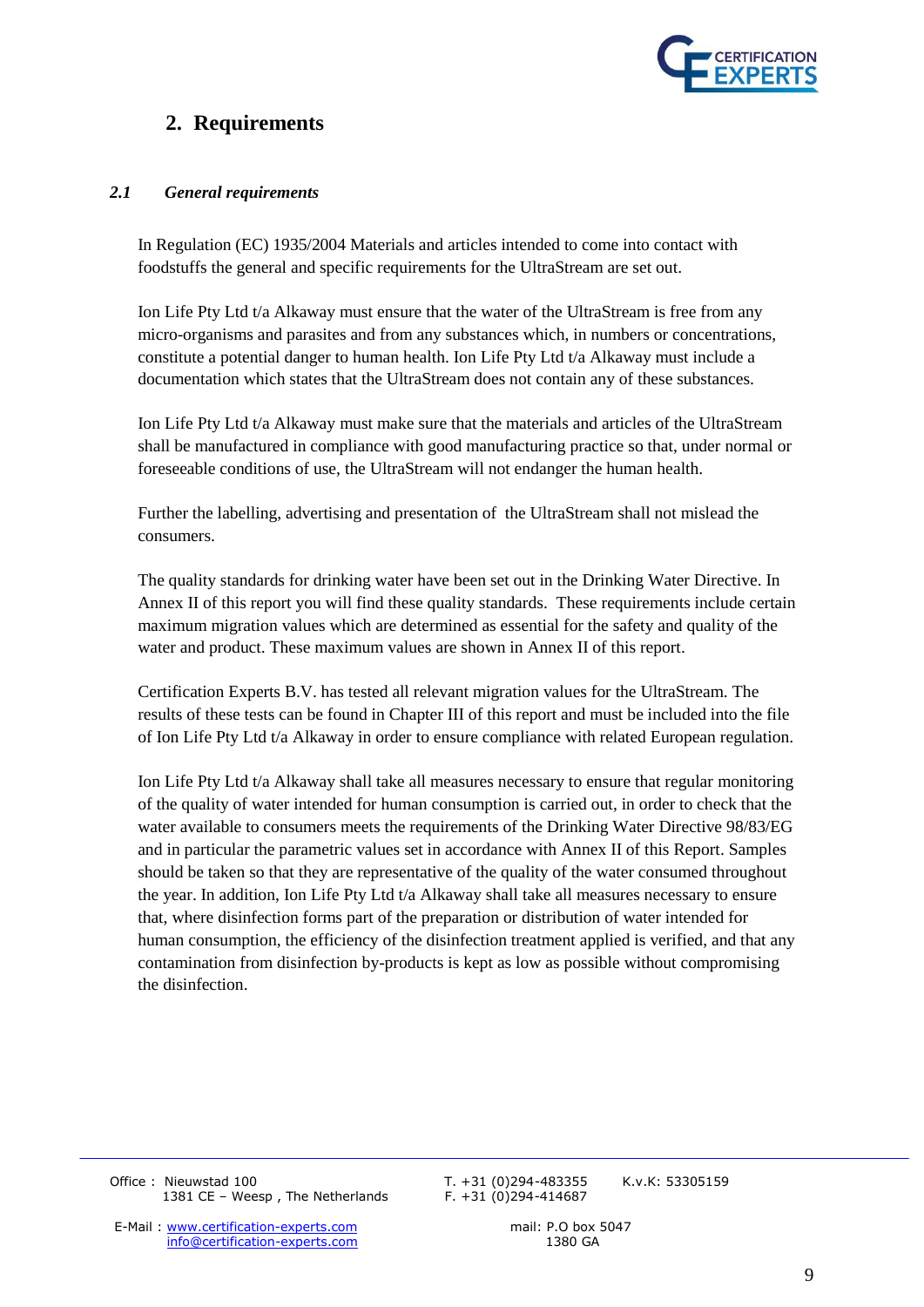

### <span id="page-9-0"></span>*2.2 Specific requirements*

Ion Life Pty Ltd t/a Alkaway must compile specific limits on the migration of certain constituents or groups of constituents into or on to food, taking due account of other possible sources of exposure to those constituents.

These specific limits are set out in the Drinking Water Directive 98/83/EG in Annex I. The relevant migration limits of the UltraStream have been tested. These results are set out in Chapter 4 of this report.

Office : Nieuwstad 100 <br>1381 CE – Weesp, The Netherlands F. +31 (0)294-414687 <br>F. +31 (0)294-414687 1381 CE – Weesp, The Netherlands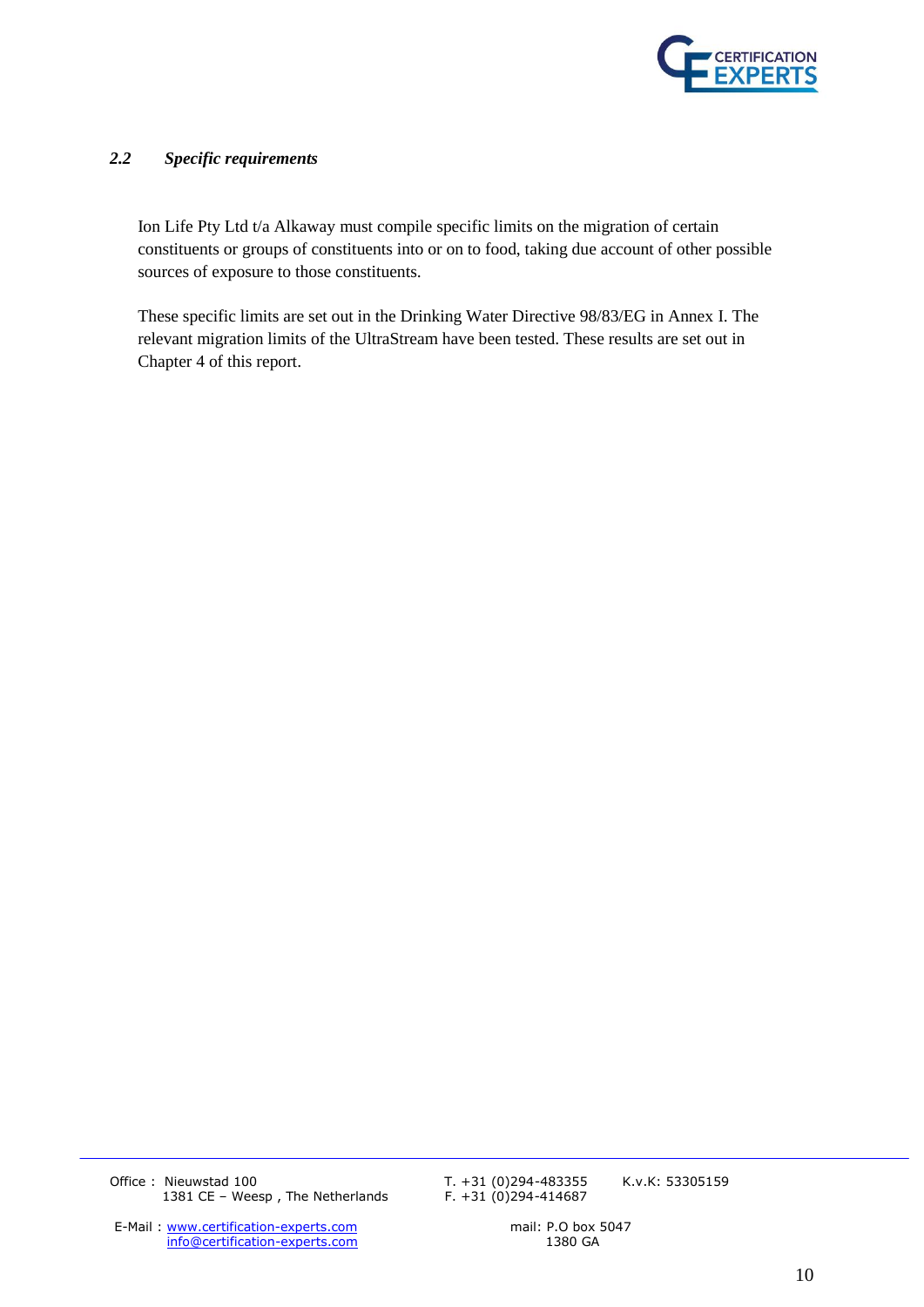

# <span id="page-10-0"></span>**3. Testing and evaluation**

### <span id="page-10-1"></span>*3.1 Testing results*

<span id="page-10-2"></span>*Testing results*

**Test conditions:** 

**Demineralised water, extract was taken immediately after commissioning of the appliance.** 

# **Re-test performance**

| <b>Sample</b>             | <b>UltraStream Waterfilter</b> |                |       |
|---------------------------|--------------------------------|----------------|-------|
| <b>Sample Designation</b> | Extract (demineralized water)  |                |       |
| <b>Method</b>             | EN ISO 17394-2 (ICP-MS)        |                |       |
| <b>Parameter</b>          | Unit                           | <b>Extract</b> | LQ    |
| Alaminium (Al)            | mg/L                           | 0.001          | 0.001 |
| Arsene (As)               | $mg/L$                         | 0.001          | 0.001 |
| Barium (Ba)               | mg/L                           | $<$ LQ         | 0.001 |
| Cadmium (Cd)              | mg/L                           | $<$ LQ         | 0.001 |
| Chromium (Cr)             | mg/L                           | 0.001          | 0.001 |
| Cobalt (Co)               | $mg/L$                         | $<$ LQ         | 0.001 |
| Copper (Cu)               | mg/L                           | < LQ           | 0.001 |
| Iron (Fe)                 | mg/L                           | $<$ LQ         | 0.001 |
| Lead (Pb)                 | mg/L                           | < LQ           | 0.001 |
| Lithium (Li)              | $mg/L$                         | $<$ LQ         | 0.001 |
| Manganese (Mn)            | mg/L                           | 0.001          | 0.001 |
| Nickel (Ni)               | $mg/L$                         | $<$ LQ         | 0.001 |

Office : Nieuwstad 100 <br>1381 CE – Weesp, The Netherlands F. +31 (0)294-414687 <br>F. +31 (0)294-414687 1381 CE – Weesp, The Netherlands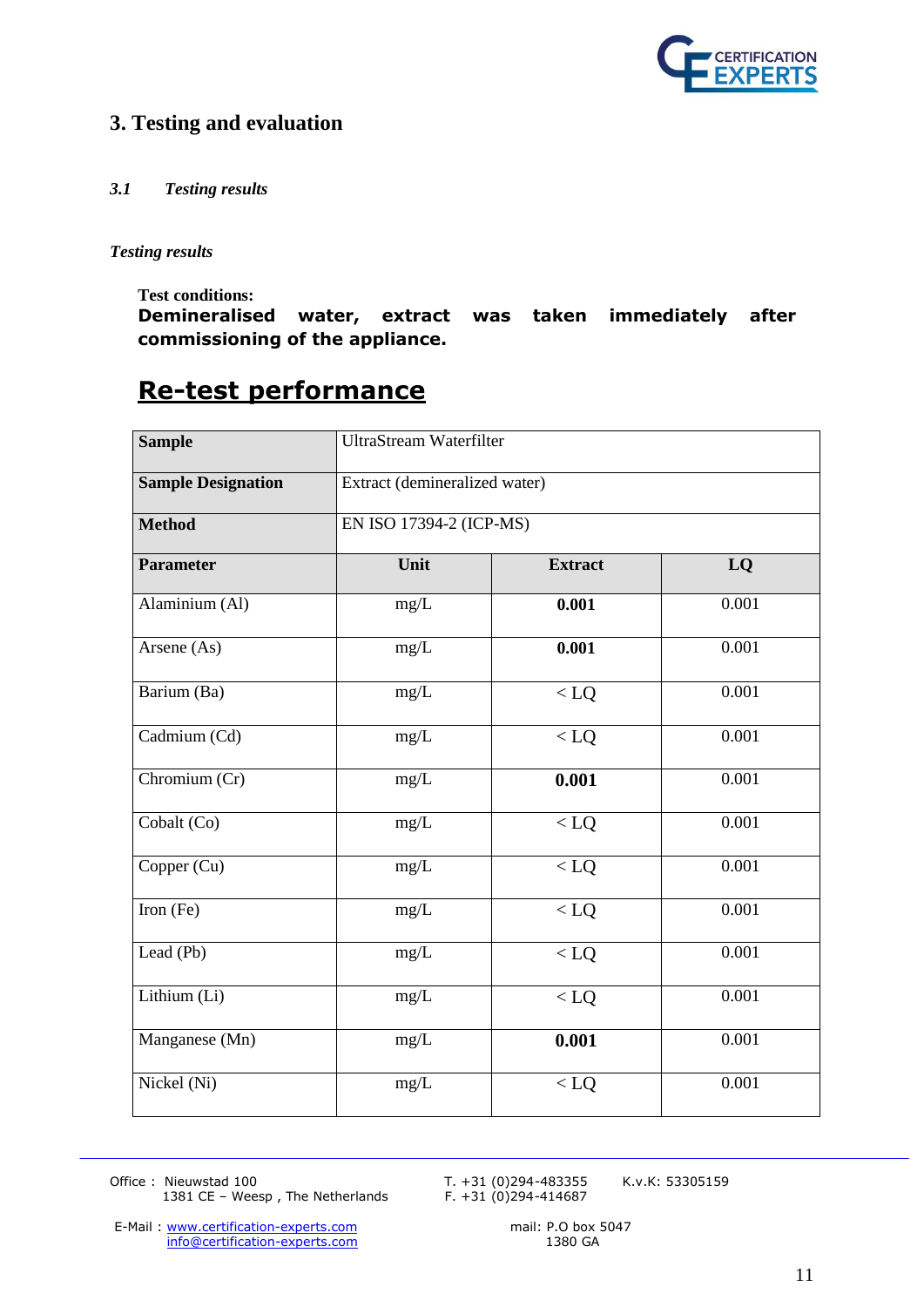

| Silver (Ag)              | mg/L | $\zeta$ LQ | 0.001 |
|--------------------------|------|------------|-------|
| Tin(Sn)                  | mg/L | . LV       | 0.001 |
| $\text{Zinc}(\text{Zn})$ | mg/L | . LŲ       | 0.001 |

### **Test Conditions:**

### **Demineralised water, extract was taken after 5 minutes flushing of the appliance.**

| <b>Sample</b>             | <b>UltraStream Waterfilter</b> |                         |       |
|---------------------------|--------------------------------|-------------------------|-------|
| <b>Sample Designation</b> | Extract (demineralized water)  |                         |       |
| <b>Method</b>             | EN ISO 17394-2 (ICP-MS)        |                         |       |
| <b>Parameter</b>          | Unit                           | <b>Extract</b>          | LQ    |
| Alaminium (Al)            | mg/L                           | 0.001                   | 0.001 |
| Arsene (As)               | mg/L                           | < LQ                    | 0.001 |
| Barium (Ba)               | mg/L                           | < LQ                    | 0.001 |
| Cadmium (Cd)              | mg/L                           | $\overline{\langle LQ}$ | 0.001 |
| Chromium (Cr)             | mg/L                           | $\overline{c}$          | 0.001 |
| Cobalt (Co)               | mg/L                           | $\overline{\langle LQ}$ | 0.001 |
| $\overline{Copper}$ (Cu)  | mg/L                           | $\overline{dQ}$         | 0.001 |
| Iron (Fe)                 | mg/L                           | $\overline{c}$          | 0.001 |
| Lead $(Pb)$               | mg/L                           | < Q                     | 0.001 |
| Lithium (Li)              | mg/L                           | < LQ                    | 0.001 |
| Manganese (Mn)            | mg/L                           | $\overline{c}$          | 0.001 |
| Nickel (Ni)               | mg/L                           | < LQ                    | 0.001 |
| Silver (Ag)               | mg/L                           | $< LQ$                  | 0.001 |

Office : Nieuwstad 100 <br>1381 CE – Weesp, The Netherlands F. +31 (0)294-414687<br>F. +31 (0)294-414687 1381 CE – Weesp, The Netherlands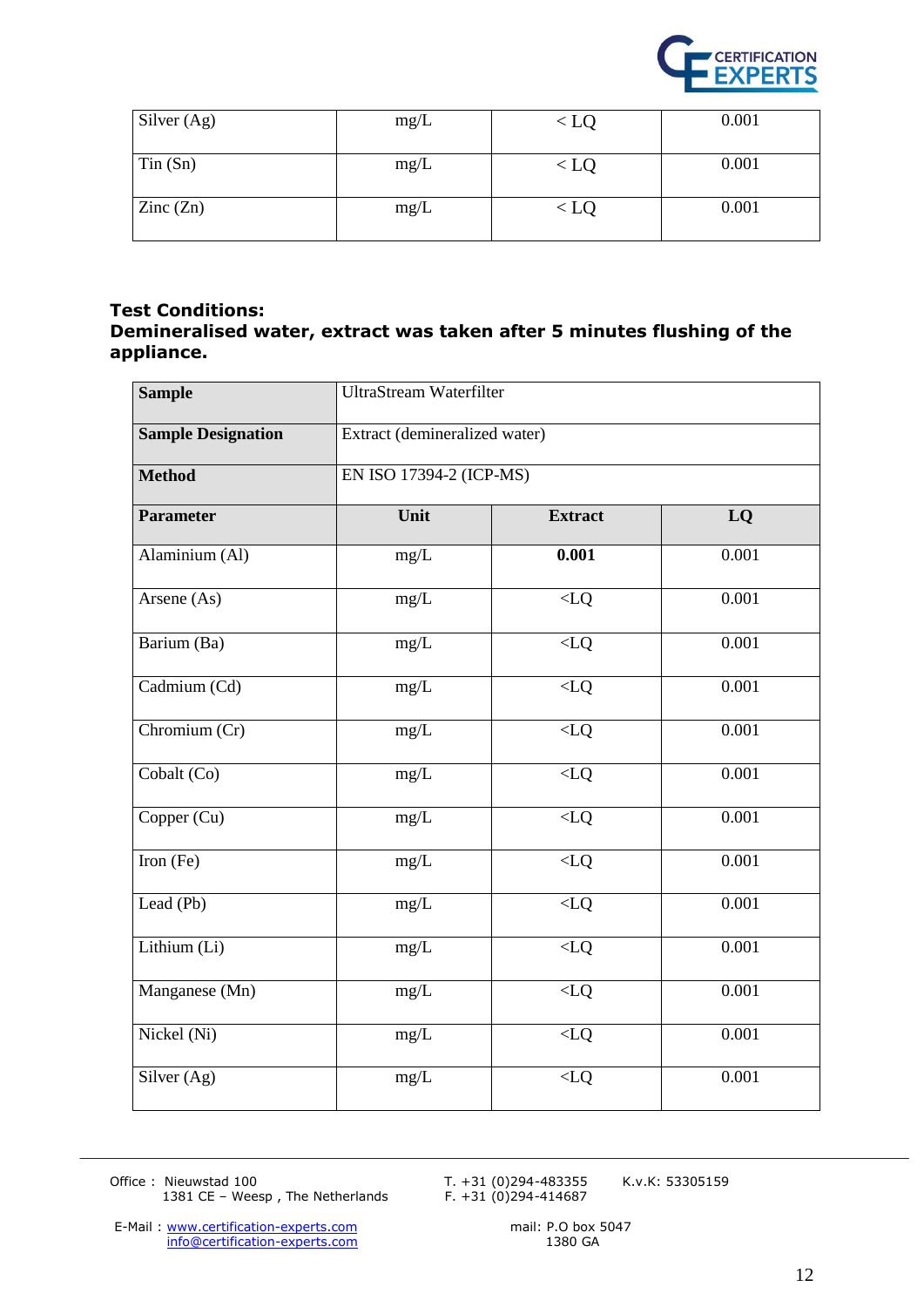

| Tin (Sn)                 | mg/L | ⊲LŲ                             | 0.001 |
|--------------------------|------|---------------------------------|-------|
| $\text{Zinc}(\text{Zn})$ | mg/L | <lq< th=""><th>0.001</th></lq<> | 0.001 |

### **Definitions:**

### - **LQ: Limit of quantification**  - **<LQ: Measurement result below Limit of Quantification**

### **Results:**

Both extracts meet the limit values for the migration of metals according to the Drinking Water Directive 98/83/EC and current WHO recommendations, except Aluminium. The limit value of the Drinking Water Directive 98/83/EC is 0.2 mg/L.

The test results refer exclusively to the samples provided to Certification Experts B.V. by Ion Life Pty Ltd t/a Alkaway.

#### **Conclusion:**

The tested sample is determined to comply with the value limits and requirements out of the Drinking Water Directive 98/83/EC and Regulation 1935/2004/EC in accordance with the applicable European Standards in specific the EN-ISO 17394-2.

Office : Nieuwstad 100 <br>1381 CE – Weesp, The Netherlands F. +31 (0)294-414687 <br>F. +31 (0)294-414687 1381 CE – Weesp, The Netherlands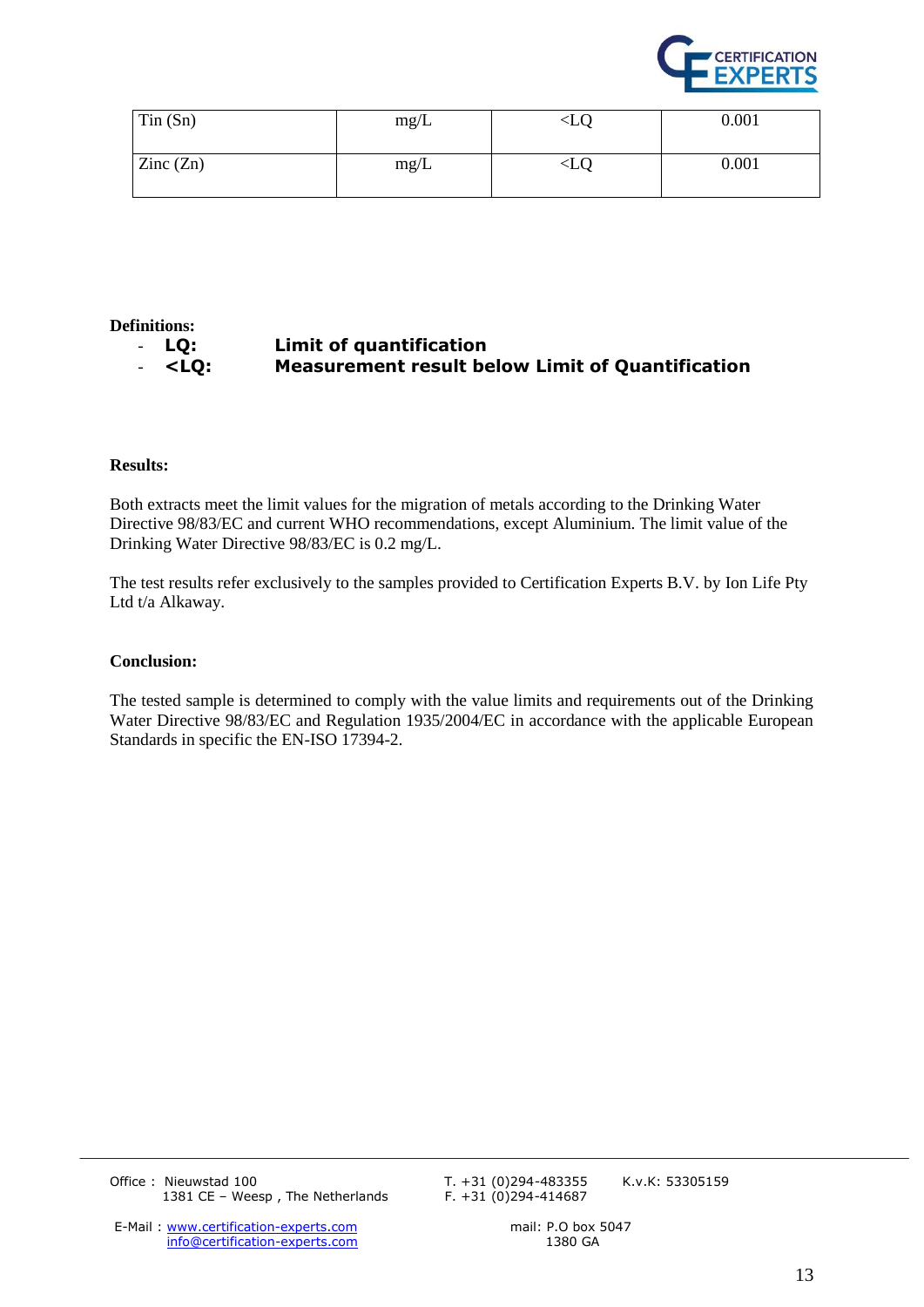

## **4. Packaging**

In the applicable European Legislation the requirements for the packaging and labelling of the UltraStream are set out. These requirements are stated in the Regulation (EC) No 1935/2004 Materials and articles intended to come into contact with foodstuffs.

In article 15 of Regulation (EC) No 1935/2004 Materials and articles intended to come into contact with foodstuffs the requirements for the labelling are set out.

The labelling of the UltraStream needs to contain the information mentioned here below:

- 1. The words 'for food contact', or a specific indication as to their use, such as coffee machine, wine bottle, soup spoon, or the symbol reproduced in Annex I
- 2. If necessary, special instructions to be observed for safe and appropriate use
- 3. The name or trade name and, in either case, the address or registered office of the manufacturer, processor, or seller responsible for placing on the market established within the
- 4. Adequate labelling or identification to ensure traceability of the material or article
- 5. In the case of active materials and articles, information on the permitted use or uses and other relevant information such as the name and quantity of the substances released by the active component so as to enable food business operators who use these materials and articles to comply with any other relevant Community provisions or, in their absence, national provisions applicable to food, including the provisions on food labelling.
- 6. The information required on the packaging/labelling shall be conspicuous, clearly legible and indelible.
- 7. Retail trade in materials and articles shall be prohibited if the information mentioned here above is not given in a language easily understood by purchasers.
- 8. Within its own territory, the Member State in which the material or article is marketed may, in accordance with the rules of the Treaty, stipulate that those labelling particulars shall be given in one or more languages which it shall determine from among the official languages of the Community.

The information required on the packaging shall be displayed on the:

- the materials and articles or on their packaging
- labels affixed to the materials and articles or to their packaging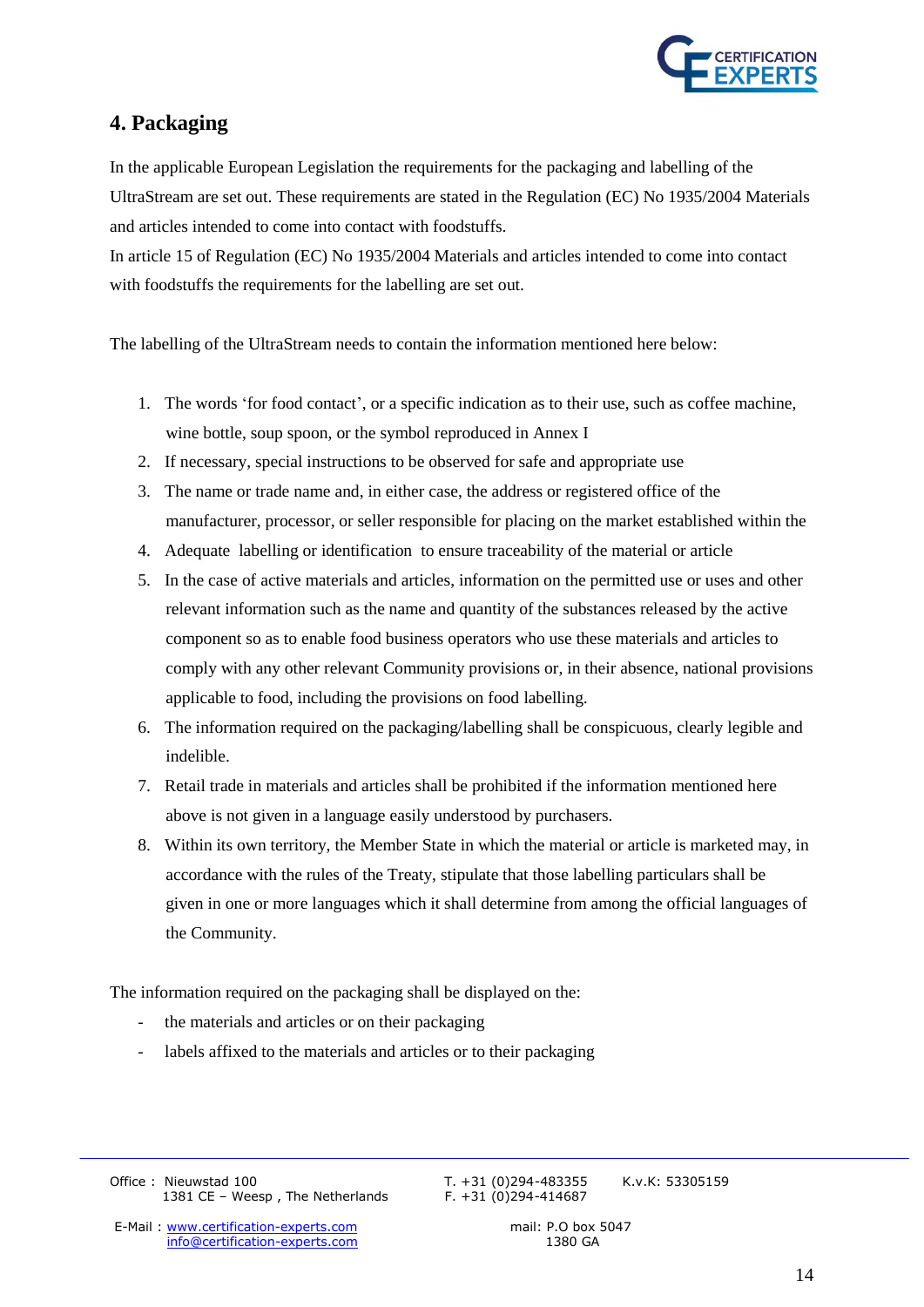

### <span id="page-14-0"></span>**5. Conclusion and recommendation**

### <span id="page-14-1"></span>*5.1 Conclusion*

The Technical and Legal certification company Certification Experts B.V. has carried out the applicable test on the UltraStream, to determine is the UltraStream is in compliance with the essential requirements out of the Drinking Water Directive (DWD) 98/83/EC, the Regulation (EC) 1935/2004 Materials and articles intended to come into contact with foodstuffs, the General Product Safety Directive (GPSD) 2001/95/EC and other applicable European legislation and standards.

All the relevant migrations of the UltraStream have been tested. The tested sample is determined to comply with the value limits and requirements out of the Drinking Water Directive 98/83/EC and Regulation 1935/2004/EC in accordance with the applicable European Standards in specific the EN-ISO 17394-2.

The specific requirements that must be put on the packaging/labelling of the Ultrastream are set out in chapter 3. These requirements are stated in the Regulation (EC) 1935/2004 Materials and articles intended to come into contact with foodstuffs.

The information required on the packaging shall be displayed on the:

- the materials and articles or on their packaging
- labels affixed to the materials and articles or to their packaging

Results given in this report refer only to the samples and documentation submitted for analysis and tested by Certification Experts B.V. Comments are for guidance only.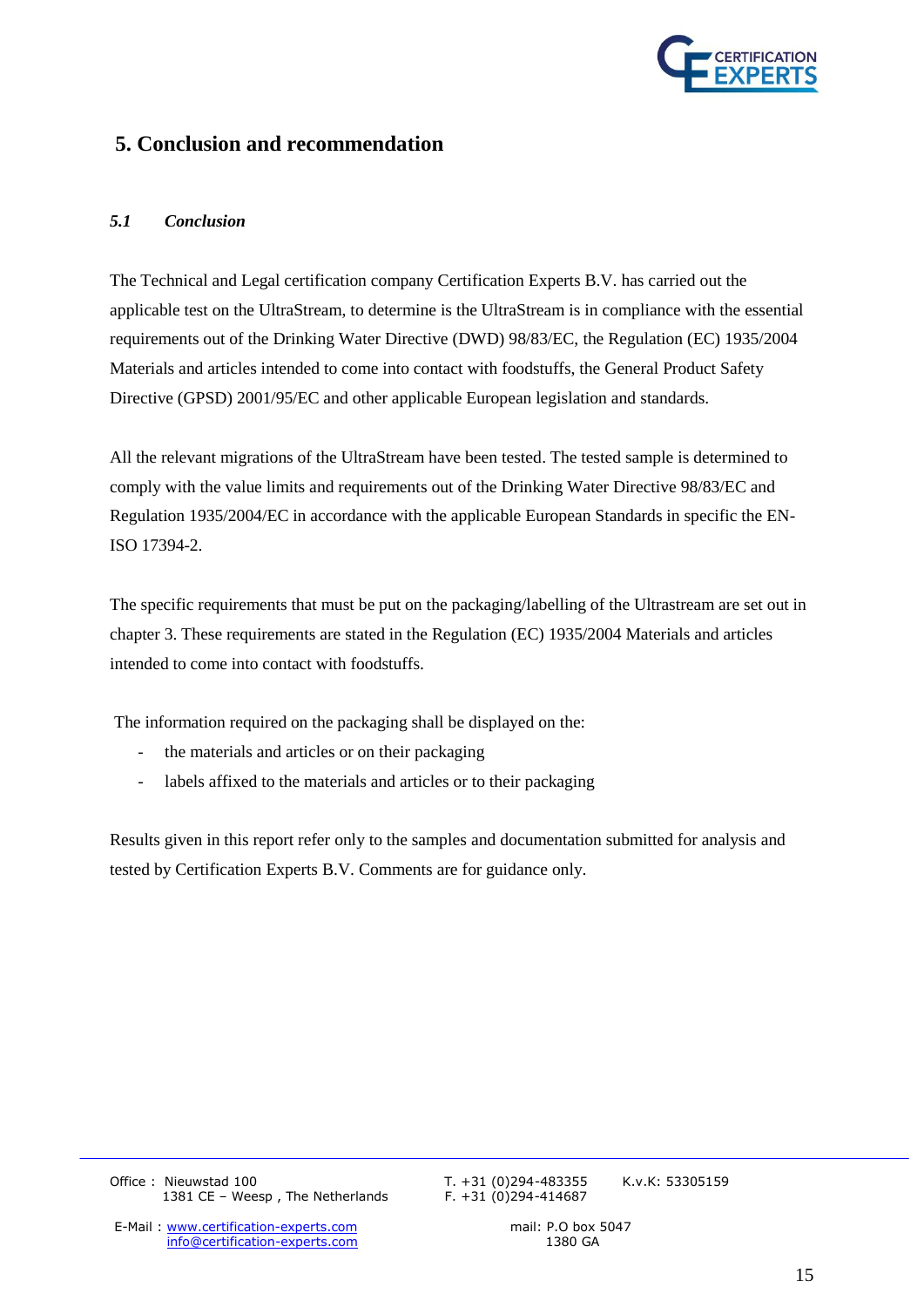

### <span id="page-15-0"></span>*5.2 Recommendation*

Certification Experts B.V. would like to recommend Ion Life Pty Ltd t/a Alkaway to reduce the amount of aluminium in the UltratStream, regarding the value of the aluminium in both of the extracts was tested above the maximum values of the aluminium.

The limit value of Aluminium in the Drinking Directive (DWD) 98/83/EC is 0.2 mg/L. The results of both of the tests have concluded that the value of Aluminium in the UltraStrean is higher that the limit value of Aluminium in the Drinking Directive (DWD) 98/83/EC. Ion Life Pty ltd t/a Alkaway should try to reduce the value of the aluminium to  $< 0.2$ mg/L.

Reducing the aluminium in the UltraStream will make sure the amount of aluminium in the water extract will be reduced also.

Ion Life Pty Ltd t/a Alkaway must ensure that the water of the UltraStream is free from the microorganisms and parasites and from any substances which, in numbers or concentration, constitute a potential danger to human health. Ion Life Pty Ltd t/a Alkaway must include a documentation which states that the UltraStream does not contain any of these substances.

Further Ion Life Pty Ltd t/a Alkaway shall take all measures necessary to ensure that regular monitoring of the quality of water intended for human consumption is carried out.

Ion Life Pty Ltd t/a Alkaway must also make sure that the labelling, advertising and presentation of the UltraStream shall not mislead the consumers. Also Ion Life Pty Ltd t/a Alkaway must ensure that the labelling or identification of the UltraStream is sufficient enough to ensure traceability of the material or article.

Office : Nieuwstad 100 T. +31 (0)294-483355 K.v.K: 53305159 1381 CE – Weesp, The Netherlands F. +31 (0)294-414687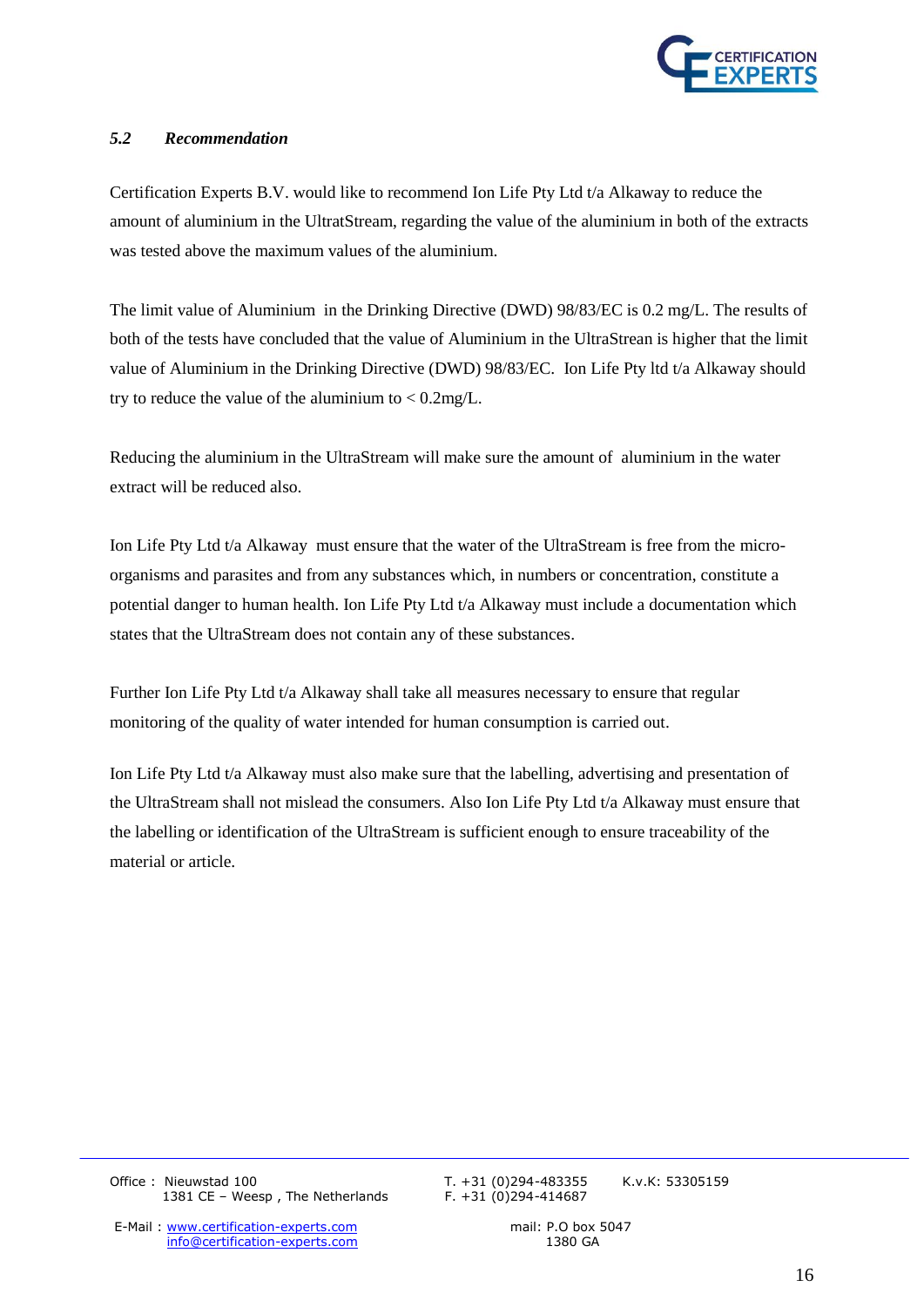

# <span id="page-16-0"></span>**Annex I: Graphical symbol for the indication food contact**



*Picture 1: Symbol from Regulation (EC) 1935/2004 Materials and articles intended to come into contact with foodstuffs*

Office : Nieuwstad 100 <br>1381 CE - Weesp, The Netherlands F. +31 (0)294-414687<br>F. +31 (0)294-414687 1381 CE – Weesp, The Netherlands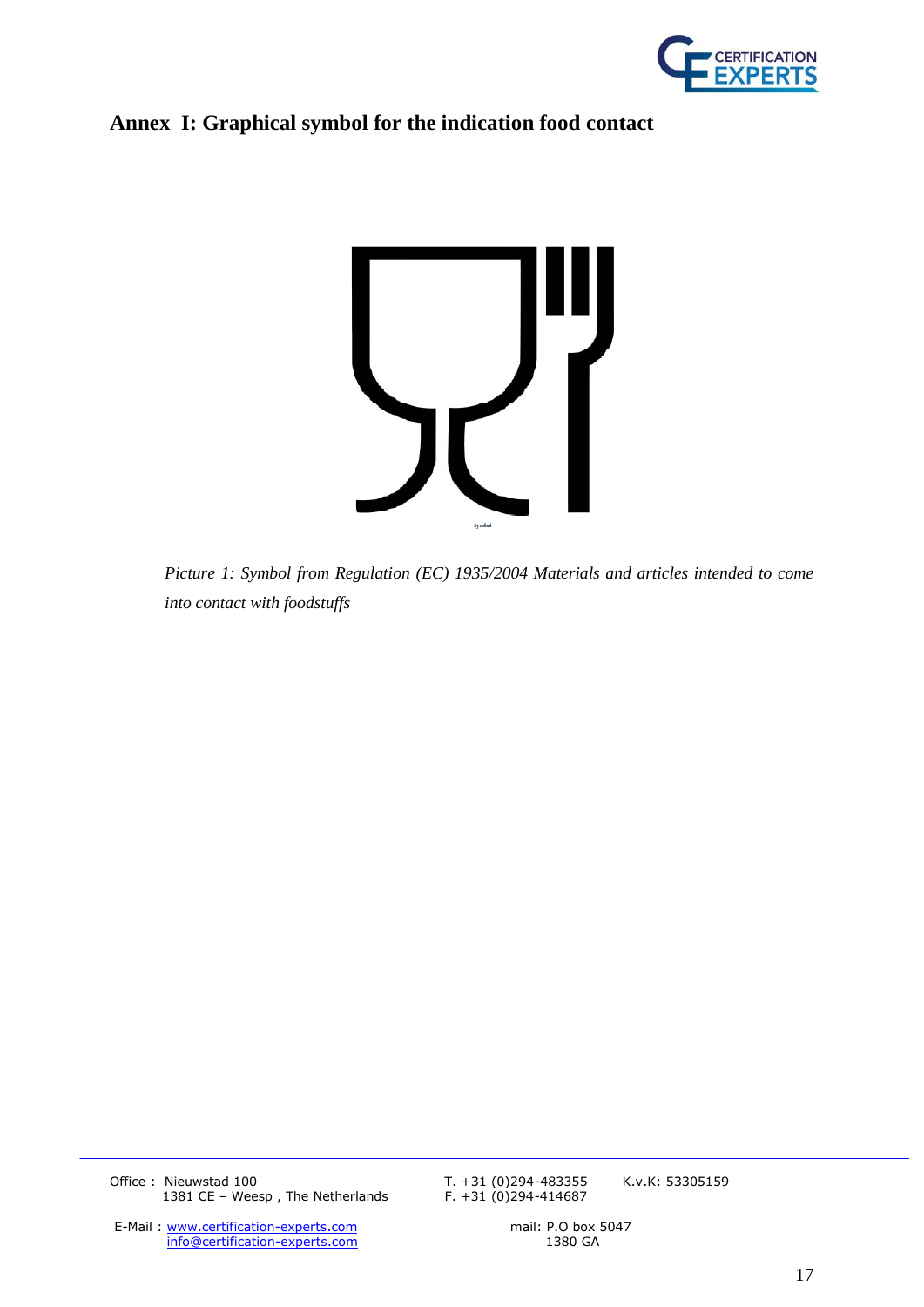

## <span id="page-17-0"></span>**Annex II: Parametric values**

This annex shows the maximum parametric values for the UltraStream in accordance with the Drinking Water Directive 98/83/EG.

| Parameter                  | Parametric value<br>(number/100 ml) |
|----------------------------|-------------------------------------|
| Escherichia coli (E. coli) |                                     |
| Enterococci                |                                     |

The following applies to water offered for sale in bottles or containers:

| Parameter                   | Parametric value |
|-----------------------------|------------------|
| Escherichia coli (E. coli)  | $0/250$ ml       |
| Enterococci                 | $0/250$ ml       |
| Pseudomonas aeruginosa      | $0/250$ ml       |
| Colony count 22 °C          | 100/ml           |
| Colony count $37^{\circ}$ C | 20/ml            |

Office : Nieuwstad 100 <br>1381 CE – Weesp, The Netherlands F. +31 (0)294-414687<br>F. +31 (0)294-414687 1381 CE – Weesp, The Netherlands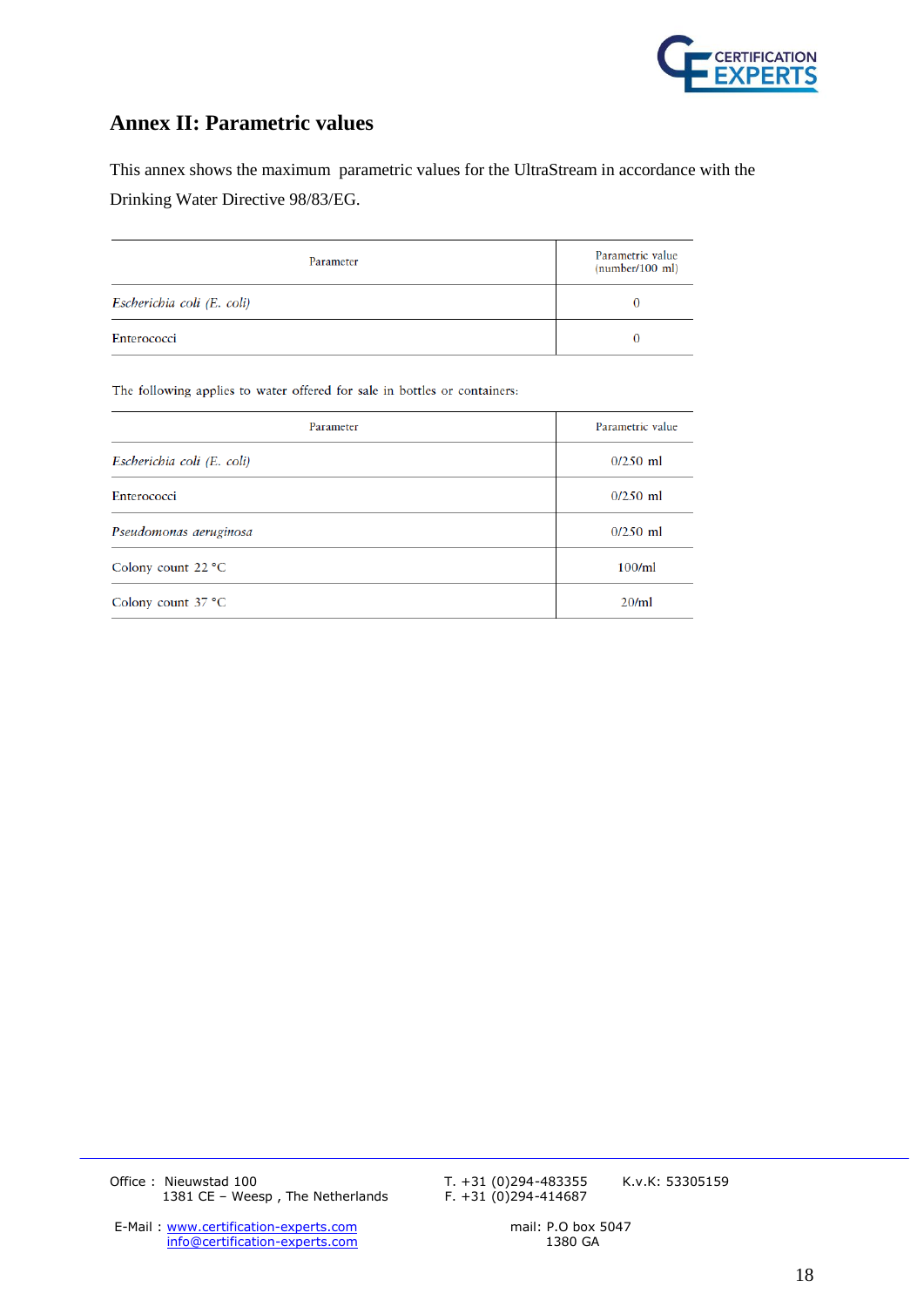

| Parameter                                | Parametric value | Unit      |
|------------------------------------------|------------------|-----------|
| Acrylamide                               | 0,10             | $\mu$ g/l |
| Antimony                                 | 5,0              | $\mu$ g/l |
| Arsenic                                  | 10               | $\mu$ g/l |
| Benzene                                  | 1,0              | $\mu$ g/l |
| Benzo(a)pyrene                           | 0,010            | $\mu$ g/l |
| Boron                                    | 1,0              | mg/l      |
| <b>Bromate</b>                           | 10               | $\mu$ g/l |
| Cadmium                                  | 5,0              | $\mu$ g/l |
| Chromium                                 | 50               | $\mu$ g/l |
| Copper                                   | 2,0              | mg/l      |
| Cyanide                                  | 50               | $\mu$ g/l |
| 1,2-dichloroethane                       | 3,0              | $\mu$ g/l |
| Epichlorohydrin                          | 0,10             | $\mu$ g/l |
| Fluoride                                 | 1,5              | mg/l      |
| Lead                                     | 10               | μg/l      |
| Mercury                                  | 1,0              | $\mu$ g/l |
| Nickel                                   | 20               | $\mu$ g/l |
| Nitrate                                  | 50               | mg/l      |
| Nitrite                                  | 0,50             | mg/l      |
| Pesticides                               | 0,10             | $\mu$ g/l |
| Pesticides - Total                       | 0,50             | $\mu$ g/l |
| Polycyclic aromatic hydrocarbons         | 0,10             | $\mu$ g/l |
| Selenium                                 | 10               | $\mu$ g/l |
| Tetrachloroethene and<br>Trichloroethene | 10               | $\mu$ g/l |
| Trihalomethanes - Total                  | 100              | $\mu$ g/l |
| Vinyl chloride                           | 0,50             | $\mu$ g/l |

Office : Nieuwstad 100 T. +31 (0)294-483355 K.v.K: 53305159 1381 CE – Weesp , The Netherlands F. +31 (0)294-414687